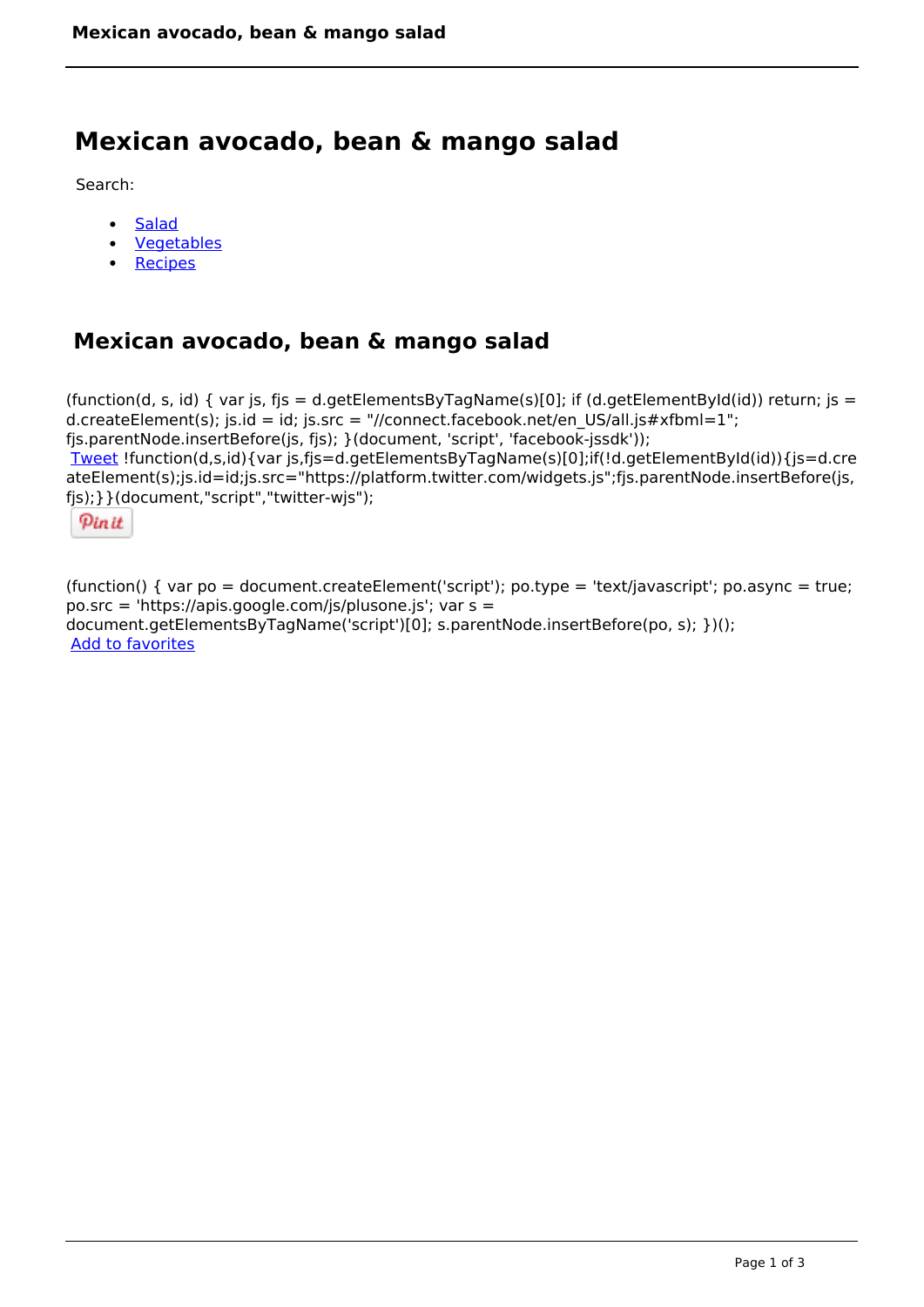

Rate this recipe

4 people are cooking this [Count me in](https://www.naturalhealthmag.com.au/flag/flag/favorites/713?destination=printpdf%2F713&token=82237688fb68fa2e766717632e8c1635)

Dorota Trupp shares some healthy salad ideas.

**Ingredients** (serves 4 entrees or 2 mains)

- Zest of one lime
- Juice of two limes
- 3–4 spring onions, roughly chopped
- 2–3 tbsp chopped coriander
- 2–3 finely chopped chillies
- 2 cups cooked red or black beans
- 1 ripe avocado
- 1 head iceberg lettuce
- 1 ripe mango
- 2 handfuls cherry tomatoes, cut in half
- 1 red onion, peeled and sliced
- 4 tbsp pumpkin seeds, lightly roasted
- 2 tbsp honey
- 8 tbsp olive oil
- $\bullet$  Salt

## **Method**